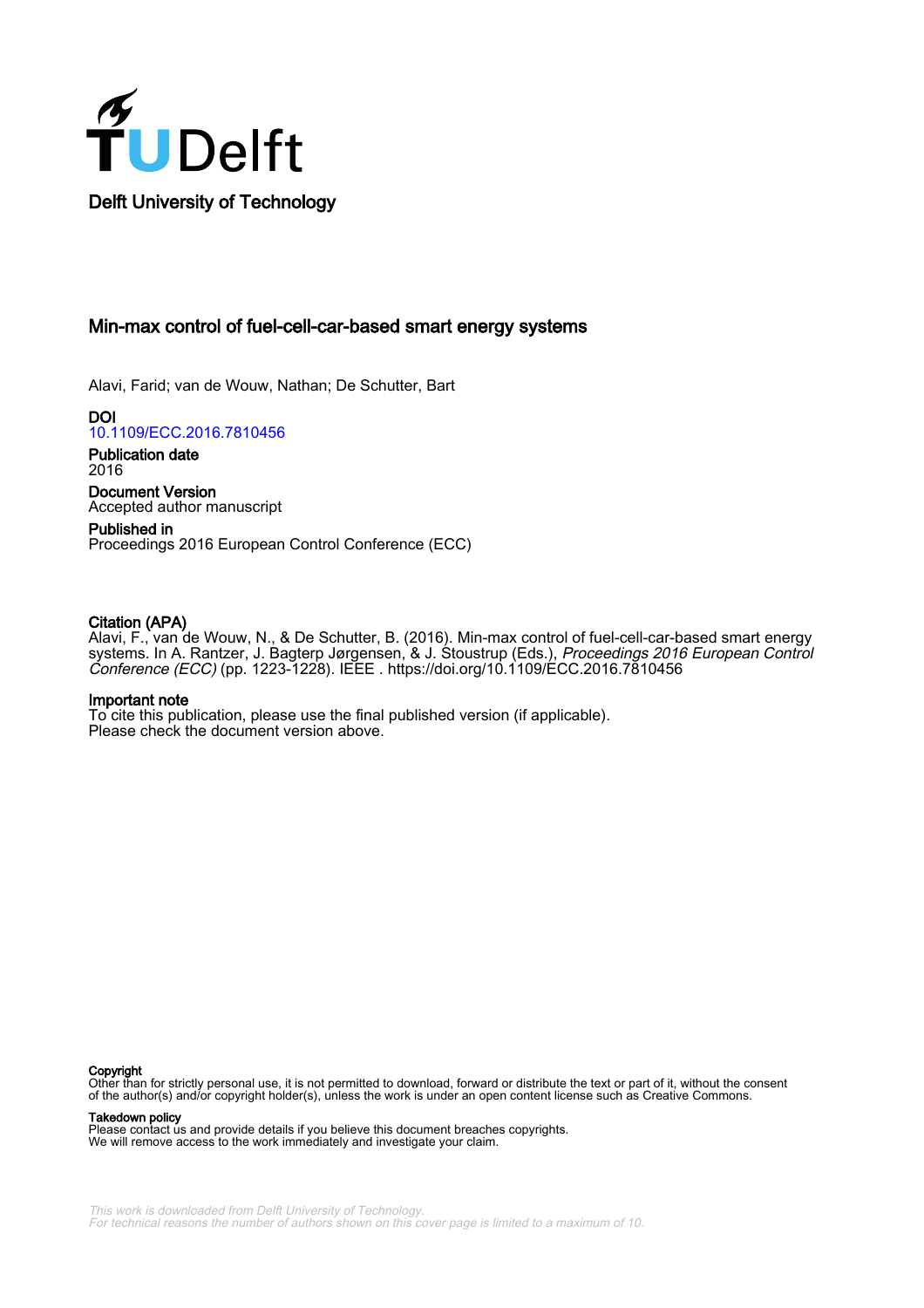# Min-Max Control of Fuel-Cell-Car-Based Smart Energy Systems

Farid Alavi<sup>1</sup>, Nathan van de Wouw<sup>1</sup>, and Bart De Schutter<sup>1</sup>

*Abstract*— Recently, the idea of using fuel cell vehicles as the future way of producing electricity has emerged. A fuel cell car has all the necessary devices on board to convert the chemical energy of hydrogen into electricity. This paper considers a scenario where a parking lot for fuel cell cars acts as a virtual power plant. In order to describe the system behavior from the energy point of view, a hybrid (mixed logical dynamical) model is constructed. With this model, a control system is designed to determine the production profile for both the fuel cell and battery of each car in the parking lot subject to minimizing the operational cost. In order to deal with both the uncertainty in the demand profile and the power balance constraint, a robust min-max model predictive control algorithm is developed. The effectiveness of the proposed approach is illustrated in a numerical example.

#### I. INTRODUCTION

The idea of using fuel cell cars for producing electricity is a relatively new concept in the distributed generation of power. In this paper, a parking lot for fuel cell cars is considered as a virtual power plant. We consider the scenario in which several fuel cell cars can exchange information with a central controller in the parking lot. In such a setting, a central controller can be employed to, on the one hand, manage the electricity production of fuel cell cars in order to balance the power production and consumption and, on the other hand, minimize the operational costs.

The control system that manages the demand and production of the electricity in a smart grid, of which the distributed power generation based on fuel-cell cars is an example, is called an energy management system. In recent years, several works have considered the controller design for such systems. In [1], the problem of charging and discharging of electric vehicles in a smart grid is considered in order to reach a power balance in the system and gain the maximum operational benefit. Two optimization methods based on centralized and decentralized schemes are proposed. However, the developed distributed solution requires the exchange of solutions for each agent during several iterations. Therefore, the network traffic is typically high in this approach.

Due to the intrinsic robust features and the ability to deal with the constraints in the system, Model Predictive Control (MPC) is a method that has gained much attention in design of an energy management system for smart grid applications. In [2], a distributed MPC method to operate a microgrid is developed. The problem of power scheduling in a microgrid is reviewed in [3] and [4].

<sup>1</sup>Delft Center for Systems and Control, Delft University of Technology, Delft, The Netherlands. Nathan van de Wouw is also with the Department of Mechanical Engineering, Eindhoven University of Technology, The Netherlands, and the Department of Civil, Environmental & Geo-Engineering, University of Minnesota, Minneapolis, U.S.A.

Another example of using MPC in the operation of a microgrid system is [5], where it is assumed that the controlled microgrid has a renewable energy source, a storage battery system, and some electrical loads. The designed control algorithm is based on an optimization problem which takes into account the cost of system operation. However, this paper neglects binary variables that determine different operational modes of devices and, hence, some part of the operational cost is not considered.

In [6], control of a microgrid that contains several power plants, a photovoltaic system, and a fuel cell system is considered. The problem is formulated with mixed-logical dynamical models and the optimization is solved with the multiparametric programming techniques. Another example of using MPC in control of microgrids that contain fuel cells and solar photovoltaic systems is [7]. In this paper, the authors develop a method to control the system via the market trades. However, the developed method cannot guarantee the stability of the system.

The design of an MPC controller in order to operate several devices in a smart grid is discussed in [8]. In this paper, the optimization problem is expressed as a mixed integer linear programming problem. However, the authors have assumed that future load profile is predetermined and there is no uncertainty in the system.

In order to deal with the uncertainty in the energy management systems, robust control techniques are used in [9] and [10]. The authors in [9] use stochastic optimization in the energy management system, while in [10] a minimax formulation is used. In [11], a method is developed in order to model the uncertainty in power systems as a polytope, while the appropriate control strategy in order to deal with the modeled uncertainty is not discussed.

Three different methods to deal with the uncertainty in the power systems are discussed in [12]. The first method simply considers some plants in the standby operation mode in order to provide excess electricity if it is needed. The second method uses stochastic optimization in order to set an appropriate power production profile for each plant. However, this method requires a priori knowledge about the uncertainties in the system. The last method is robust optimization which guarantees the stability of the system in presence of all the possible disturbances. The advantage of the third method compared to the second method is that accurate information about the uncertainties is not necessary.

The main contributions of the current paper are as follows. Firstly, we develop a hybrid model that describes the operation of the system, and takes into account both the uncertainty in the demand profile and the hybrid nature of

© 2017 IEEE. Personal use of this material is permitted. Permission from IEEE must be obtained for all other uses, in any current or future media, including reprinting/republishing this material for advertising or promotional purposes, creating new collective works, for resale or redistribution to servers or lists, or reuse of any copyrighted component of this work in other works.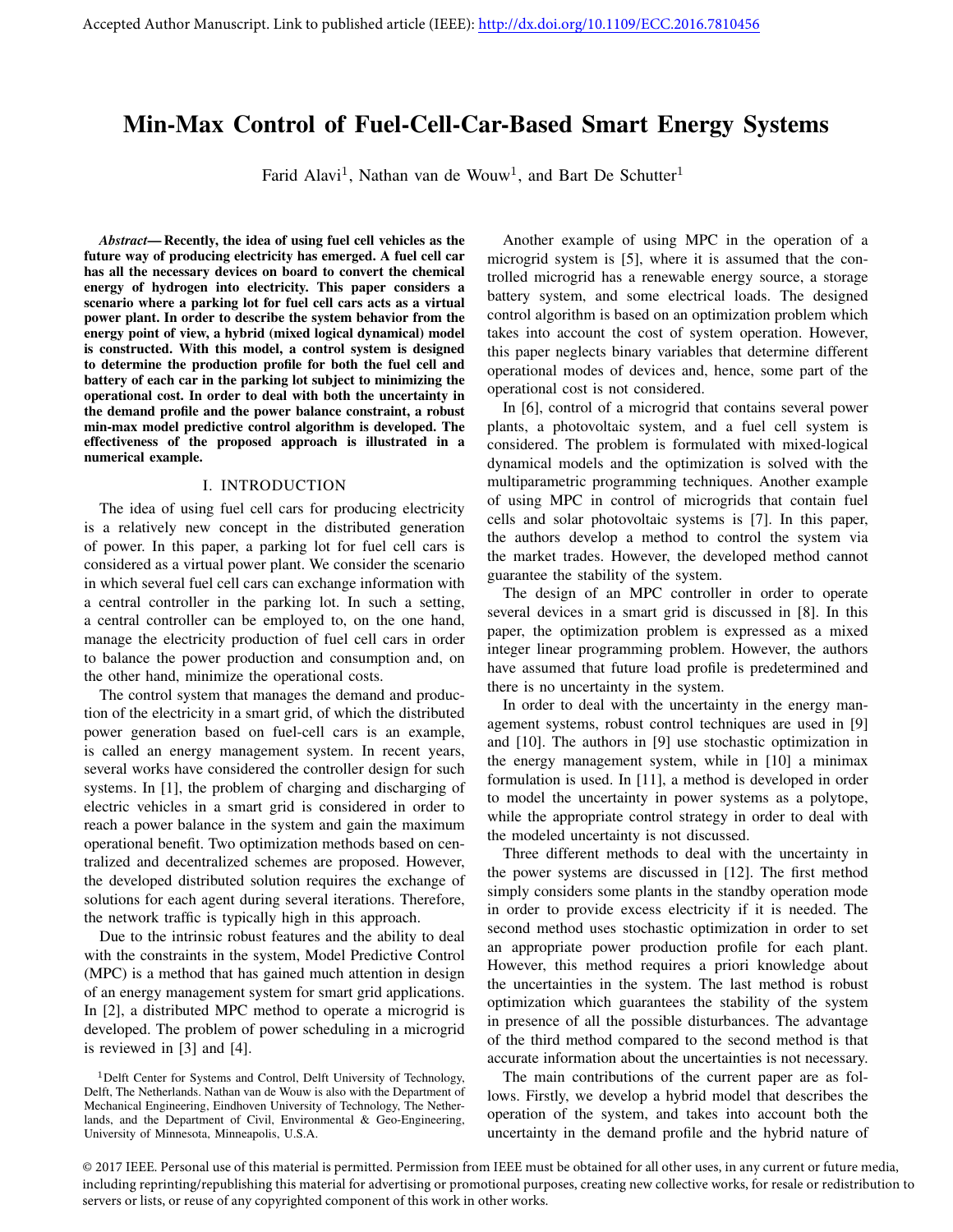the system dynamics, including the way in which the latter impacts the operational cost. Secondly, this model is used to design a controller for the virtual power plant based on fuel cell cars. In particular, a min-max control scheme is developed for a controller that minimizes the operational cost in the presence of uncertainty in the prediction of the demand inside the microgrid. Finally, the effectiveness of the proposed control strategy is illustrated in a representative case study.

This paper is organized as follows. In Section II, the problem statement is introduced. Section III is dedicated to the system model and the definition of the operational cost. The min-max controller design is proposed in Section IV. In section V, a numerical example illustrates the operation of the system. Finally, section VI concludes the paper.

### II. PROBLEM STATEMENT

We consider a parking lot that contains several fuel cell cars. It is assumed that the parking lot uses the fuel cell of the cars in order to produce electricity. If this kind of parking lot is connected to the electricity grid, it can be employed as a power plant. For example, if there are 100 cars inside the parking lot and the power capacity of electricity production in each fuel cell car is 30 kW, then the total capacity of the parking lot is 3 MW. That is why this scenario is called Car as Power Plant (CaPP).

This kind of parking lot is assumed to be in a microgrid that is connected to the power network. In this scenario, we assume that the power exchange between the microgrid and the power network is limited and also that the demand of electricity in the microgrid is not controllable. However, it is assumed that an estimate of the demand profile for the next few hours can be predicted, e.g. based on historical data in combination with smart grid devices. Subsequently, we consider the difference between the actual and predicted electricity demand as an uncertainty in the system.

The CaPP is employed in order to guarantee the power balance in the microgrid. Therefore, a control system is necessary in the parking lot in order to use all the fuel cell and batteries of the cars in such a way that the power production meets the expectations and also the operational cost of the microgrid is minimized.

Figure 1 depicts an overview of the CaPP. The hydrogen and electricity exchange between different devices are shown with solid and dashed lines, respectively. The inputs of controller, i.e. measurements, consist of the amount of available hydrogen and the state of charge of the batteries. The outputs of controller, i.e. actuation commands, consist of both binary and continuous signals in order to determine the on/off mode of each fuel cell and the amount of power production for each fuel cell. Moreover, to manage the function of the batteries, binary outputs of the controller determine the charge/discharge mode of each battery. In addition, continuous controller outputs determine the amount of input or output power to/from the battery. In this paper, we aim to develop such a centralized controller that minimizes



Fig. 1. The scenario of the car as power plant.

operational cost while aiming to guarantee the power balance in the microgrid.

# III. MODELING

#### *A. Fuel cell model*

To control a fuel cell device with a model-based algorithm, we need a mathematical model that describes the behavior of the device. In this section, the functionality of the device is explained, and next a hybrid piecewise affine (PWA) model for the fuel cell system is developed.

A fuel cell is a device that extracts the chemical energy of the hydrogen oxidation reaction in the form of electricity. Usually, the required hydrogen is extracted from a storage tank and it will be conducted to one side of the fuel cell. Air is pumped to the other side of the fuel cell and it will be used as the source of oxygen. Reaction of the hydrogen with the oxygen occurs inside the fuel cell and the output is heat and electricity. In this research, the fuel cell will be controlled at a high level and, hence, the detailed internal function of the fuel cell is not considered. For a discussion of the internal function and low-level control of fuel cells, we refer the interested reader to [13].

One of the important aspects in high-level control of the fuel cell is the hydrogen consumption related to the net power generation. Due to the limited life-time of fuel cells, the degradation of the fuel cell is considered in the scope of high-level control. Moreover, maximum power generation is an important physical constraint in every fuel cell system.

The model should be able to describe the financial costs and benefits of the fuel cell operation. Two important factors in determining the operational cost of a fuel cell are the price of the fuel and the degradation of the device. In order to determine the fuel cost, the relationship between the hydrogen consumption and the net power production is considered. Because some part of the power production of the fuel cell is used to run an air compressor, the net power production of the fuel cell should be considered. Based on [14], the hydrogen consumption of the fuel cell per time unit has an affine relation with the net fuel cell power.

A typical fuel cell consumes hydrogen with a constant rate in the standby operation mode, i.e. when the output power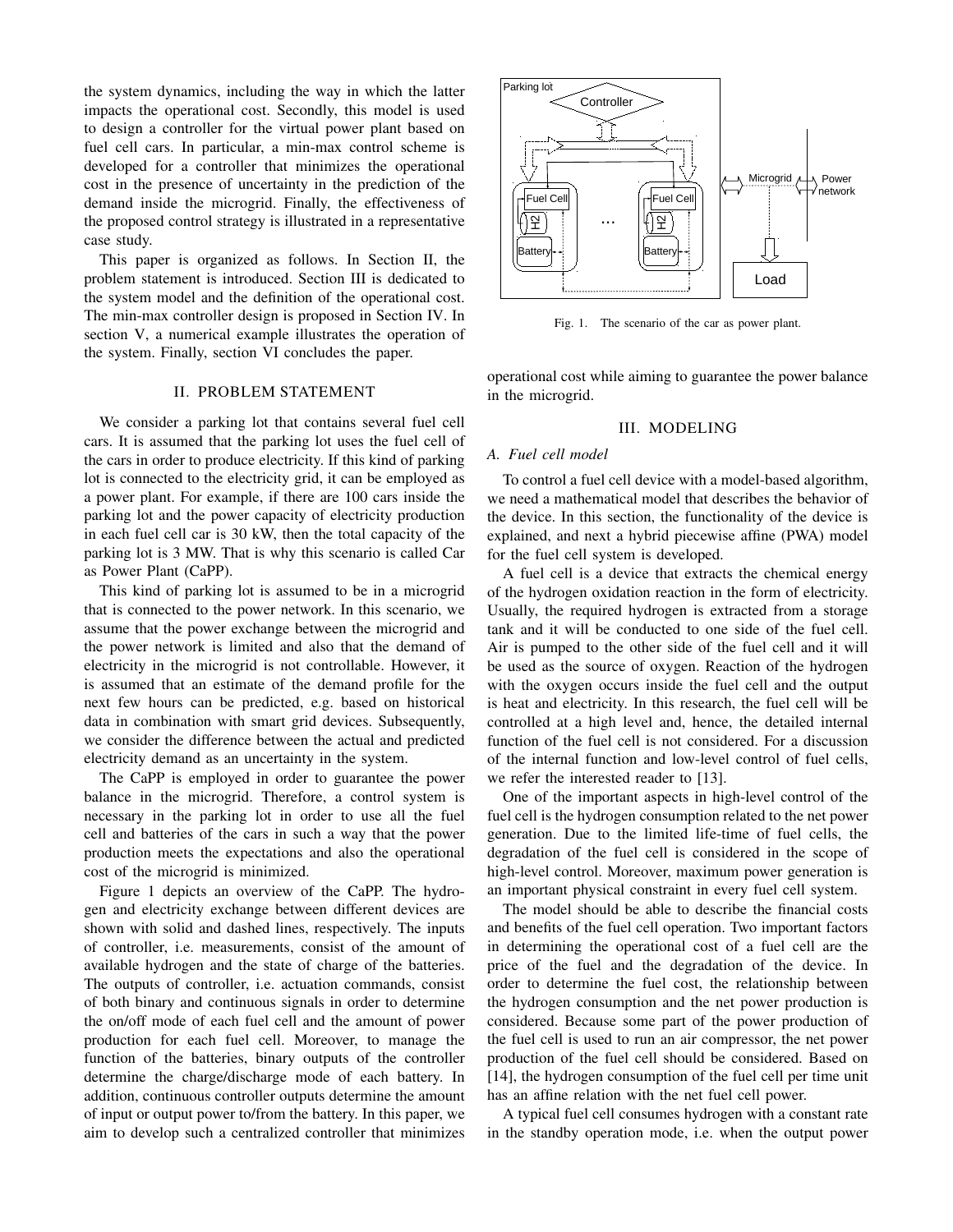is equal to zero. We define a constant parameter,  $\beta_f$  [g/s], to denote this rate. The rate of hydrogen consumption due to the net power generation is equal to another constant parameter,  $\alpha_f$  [ $g/kJ$ ]. Therefore, if h and p represent the rate of the hydrogen consumption and net power production respectively, the following relation holds:

$$
h(t) = \int_{\tau=t_0}^t \left( \alpha_f p(\tau) + \beta_f \right) d\tau, \tag{1}
$$

where  $[t_0, t]$  is the time span that the fuel cell is turned on.

The reserved amount of hydrogen in the storage tank is considered as the state of the fuel cell system model, denoted by  $x_f$ . There are two inputs for the model of a fuel cell system. The first input,  $u_f$ , is a continuous variable that determines the amount of net power production of the system and the second input,  $s_f$ , is a binary variable that indicates the off  $(s_f = 0)$  or on  $(s_f = 1)$  operation mode of the fuel cell. Based on the definition of input variables, we have:

if 
$$
u_f(k) > 0
$$
 then  $s_f(k) = 1$ . (2)

Using (1) as the basic operation function of the fuel cell, the following piecewise affine function describes the system behavior in discrete time:

$$
x_{\rm f}(k+1) = \begin{cases} x_{\rm f}(k) & \text{if } s_{\rm f}(k) = 0\\ x_{\rm f}(k) - (\alpha_{\rm f} u_{\rm f}(k) + \beta_{\rm f}) T_{\rm s} & \text{if } s_{\rm f}(k) = 1, \end{cases}
$$
(3)

where  $T<sub>s</sub>$  is the sampling interval of the discrete-time system. If the minimum and maximum power production of the fuel cell are equal to 0 and  $\bar{P}_f$ , respectively, then the constraint

$$
0 \le u_f(k) \le \bar{P}_f, \quad \text{for all } k,\tag{4}
$$

should be considered when controlling the system.

#### *B. Battery model*

The battery of the fuel cell car can store energy at one time and deliver it at another time. Therefore, two operational modes, namely charging and discharging, are considered for the battery. In a simplified model for the battery [8], a continuous input,  $u<sub>b</sub>$ , determines the input or output power of the battery system. In the charging mode of the battery, the input power,  $u<sub>b</sub>$ , is determined with a negative real number. Conversely, a positive value for  $u<sub>b</sub>$  indicates the discharging power. The system state,  $x<sub>b</sub>$ , represents the energy stored in the battery. Therefore, the simplified discrete-time model of the battery can be formulated as:

$$
x_{\rm b}(k+1) = \begin{cases} x_{\rm b}(k) - \frac{T_{\rm s}}{\eta_{\rm d}} u_{\rm b}(k) & \text{if } s_{\rm b}(k) = 0\\ x_{\rm b}(k) - T_{\rm s} \eta_{\rm c} u_{\rm b}(k) & \text{if } s_{\rm b}(k) = 1, \end{cases}
$$
(5)

where  $s<sub>b</sub>$  is an auxiliary binary variable that determines the discharge ( $s<sub>b</sub> = 0$ ) or charge ( $s<sub>b</sub> = 1$ ) mode of the battery. The discharging and charging efficiencies are determined by  $\eta_c$  and  $\eta_d$ , respectively.

Due to the physical limits in the maximum power of charging or discharging a battery, the following constraints are in effect:

$$
\underline{P}_{\mathrm{b}} \le u_{\mathrm{b}}(k) \le \bar{P}_{\mathrm{b}}, \quad \text{for all } k. \tag{6}
$$

## *C. System model*

The central controller of the parking lot operates several fuel cell cars inside the parking. Therefore,  $N_{\text{veh}}$  fuel cells and batteries should be included in the system model. Using the models (3) and (5), the model of the total system can be described as follows:

$$
\mathbf{x}(k+1) = \mathbf{x}(k) + T_{\rm s} \begin{bmatrix} -\mathbf{s}_{\rm f}(k) \left( \boldsymbol{\alpha}_{\rm f} \mathbf{u}_{\rm f}(k) + \boldsymbol{\beta}_{\rm f} \right) \\ \mathbf{s}_{\rm b}(k) \left( \tilde{\eta}_{\rm d} - \tilde{\eta}_{\rm c} \right) \mathbf{u}_{\rm b}(k) - \tilde{\eta}_{\rm d} \mathbf{u}_{\rm b}(k) \end{bmatrix} \tag{7}
$$

with:

$$
\mathbf{x}(k) \triangleq \begin{bmatrix} x_{\text{f},1}(k) & \dots & x_{\text{f},N_{\text{veh}}} & x_{\text{b},1}(k) & \dots & x_{\text{b},N_{\text{veh}}}(k) \end{bmatrix}^T
$$
\n
$$
\mathbf{s}_{\text{f}}(k) \triangleq \text{diag}\{s_{\text{f},1}(k), s_{\text{f},2}(k), \dots, s_{\text{f},N_{\text{veh}}}(k)\}
$$
\n
$$
\alpha_{\text{f}} \triangleq \text{diag}\{\alpha_{\text{f},1}, \alpha_{\text{f},2}, \dots, \alpha_{\text{f},N_{\text{veh}}}\}
$$
\n
$$
\mathbf{u}_{\text{f}}(k) \triangleq \begin{bmatrix} u_{\text{f},1}(k) & u_{\text{f},2}(k) & \dots & u_{\text{f},N_{\text{veh}}}(k) \end{bmatrix}^T
$$
\n
$$
\tilde{\eta}_{\text{d}} \triangleq \text{diag}\{1/\eta_{\text{d},1}, \gamma_{\text{d},2}, \dots, 1/\eta_{\text{d},N_{\text{veh}}}\}
$$
\n
$$
\tilde{\eta}_{\text{c}} \triangleq \text{diag}\{\eta_{\text{c},1}, \eta_{\text{c},2}, \dots, \eta_{\text{c},N_{\text{veh}}}\},
$$

and  $x_{f,i}$  and  $x_{b,i}$  denote the states of *i*th vehicle and a similar notational convention is employed for the other variables. The vectors and matrices  $s_{b}$ ,  $\beta_{f}$ , and  $u_{b}$  are defined similarly.

The model in (7) can be written as a Mixed Logical Dynamical (MLD) model [15] by defining auxiliary variables  $\mathbf{z}_i(k) = \begin{bmatrix} z_{\text{f,i}}(k) & z_{\text{b,i}}(k) \end{bmatrix}^T$ , for  $i = 1, \dots, N_{\text{veh}},$  where:

$$
z_{\mathbf{f},i}(k) = s_{\mathbf{f},i}(k) u_{\mathbf{f},i}(k)
$$
 (8)

$$
z_{\mathbf{b},i}(k) = s_{\mathbf{b},i}(k)u_{\mathbf{b},i}(k). \tag{9}
$$

Following the procedure of [15] and defining<br>  $(k)$  =  $\left[x_{\text{f},i}(k) \quad x_{\text{b},i}(k)\right]^{T}$  and  $\mathbf{u}_i(k)$  =  $\mathbf{x}_i(k) =$  $u_{f,i}(k)$   $u_{b,i}(k)$   $s_{f,i}(k)$  |<sup>T</sup>, the MLD model of the system can be written in the form:

$$
\mathbf{x}(k+1) = \mathbf{x}(k) + B_1 \mathbf{u}(k) + B_3 \mathbf{z}(k), \quad (10)
$$

where the vector of auxiliary variables is defined as follows:

$$
\mathbf{z}(k) = \begin{bmatrix} \mathbf{z}_1(k)^T & \dots & \mathbf{z}_{N_{\text{veh}}}(k)^T \end{bmatrix}^T.
$$

The vector of inputs,  $\mathbf{u}(k)$ , and states,  $\mathbf{x}(k)$ , are defined similar to  $z(k)$ . If we define

$$
b_{1,i} \triangleq \left[ \begin{array}{cc} 0 & 0 & -T_{\rm s} \beta_{\rm f,i} \\ 0 & -T_{\rm s} / \eta_{\rm d,i} & 0 \end{array} \right] \tag{11}
$$

$$
b_{3,i} \triangleq \begin{bmatrix} -T_s \alpha_{\text{f},i} & 0\\ 0 & T_s(\frac{1}{\eta_{\text{d},i}} - \eta_{\text{c},i}) \end{bmatrix},
$$
 (12)

then  $B_1 = \text{diag}\{b_{1,1}, \ldots, b_{1,N_{\text{veh}}}\}\$  and  $B_3 =$  $diag\{b_{3,1}, \ldots, b_{3,N_{\text{veh}}}\}\$ in (10).

## *D. Operational cost*

The cost of the system operation consists of several factors. The price of consumed hydrogen in the parking lot is one factor of the operational cost. It is assumed that the price of hydrogen per kilogram is constant and equal to  $C_{\text{H}_2}$ . In addition, the price of extracting some part of stored energy in the batteries should be considered as a part of the operational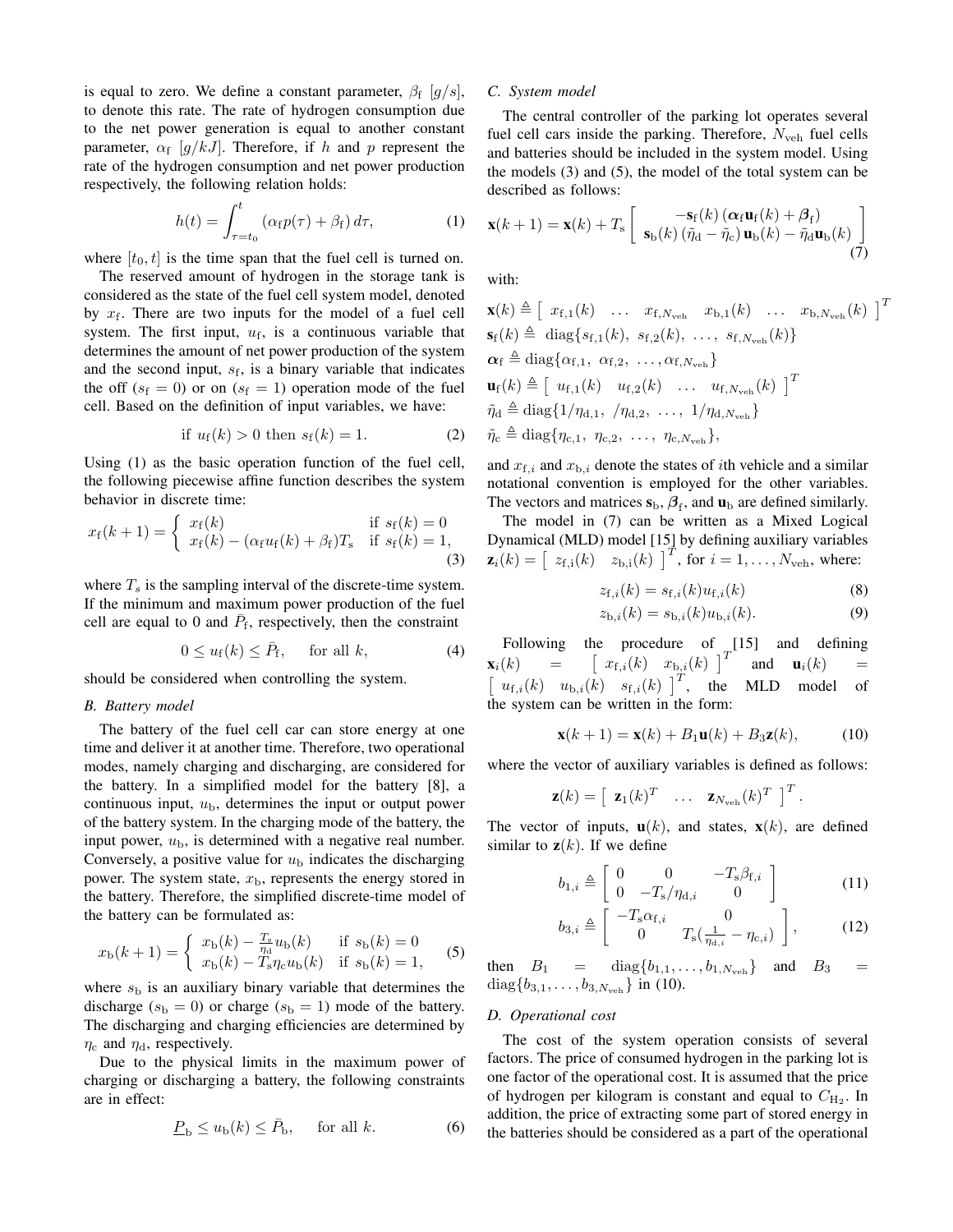cost. It is assumed that the stored energy in the battery has a predefined price per kWh, which is given by  $C_{e,batt}$ .

Degradation of the fuel cells and batteries is another source of the operational cost in the parking lot. There are several factors that determine the lifetime of a fuel cell. However, it is assumed that the degradation cost of a fuel cell is only associated with turning the fuel cell on or off. Due to the high influence of changing the operation mode in the lifetime of a fuel cell [16], this assumption is realistic. It is also assumed that changing the operation mode of the battery causes degradation and, hence, is accounted in the operational cost.

The amount of power that is injected to the microgrid should be equal to the amount of power that is consumed. Therefore, there is a power balance constraint in the system, which means that the excess or shortage of energy should be traded with the power network, outside of the microgrid. This means that the operational cost also includes the cost of importing or the benefit of exporting electricity. As a result, the operational cost of the microgrid can be written as:

$$
J(k) = \sum_{i=1}^{N_{\text{veh}}} \left( \sum_{j=0}^{N_{\text{p}}-1} \left( W_{\text{f},i}|\Delta s_{\text{f},i}(k+j)| + W_{\text{b},i}|\Delta s_{\text{b},i}(k+j)| \right) \right. \\
\left. - C_{\text{e}}(k+j)(u_{\text{f},i}(k+j) + u_{\text{b},i}(k+j)) \right) \\
\left. - C_{\text{H}_2} (x_{\text{f},i}(k+N_{\text{p}}) - x_{\text{f},i}(k)) \right. \\
\left. - C_{\text{e},\text{batt}} (x_{\text{b},i}(k+N_{\text{p}}) - x_{\text{b},i}(k)) \right) \\
\left. + \sum_{j=0}^{N_{\text{p}}-1} C_{\text{e}}(k+j)e_{\text{in}}(k+j), \right. \tag{13}
$$

where the parameter  $N_{\text{veh}}$  is the total number of the fuel cell cars in the parking lot. The operator  $\Delta$  indicates the difference between two consecutive values of its operand. The conversion factors  $W_{f,i}$  are defined for all  $i \in \{1, \ldots, N_{\text{veh}}\}$ in such a way that the term  $W_{f,i}|\Delta s_{f,i}(k+j)|$  in (13) indicates the degradation cost of the fuel cells due to on/off mode switching. A similar reasoning holds for  $W_{b,i}|\Delta s_{b,i}(k+j)|$ .

The value of  $C_e(k)$  indicates the price of electricity at time step k. The term  $e_{\text{in}}(k)$  indicates the amount of electricity that is imported to the system at time step  $k$  and hence, the last term in the cost function (13) determines the overall cost of importing electricity to the microgrid.

#### IV. CONTROL STRATEGY

To minimize the cost of system operation defined in (13), the controller should determine, firstly, a suitable production profile for all the fuel cells, and, secondly, a charge or discharge profile plan for all the batteries in the system.

In the parking lot, outputs of the controller contain the net power generation,  $u_{f,i}$ , the on or off operation mode of each fuel cell,  $s_{f,i}$  and the power exchange with each battery,  $u_{b,i}$ . The operation mode of batteries, i.e.  $\delta_{b,i}$ , are not considered as a controller output, because they are determined based on the value of  $u_{\text{b},i}$ .

Considering the presence of auxiliary variables (8) and (9), minimization of the operational cost is nonlinear and hence,

hard to solve. However, the problem can be solved more efficiently by formulating it as a Mixed Integer Linear Programming (MILP) problem. Therefore, the input constraints in (4) and (6) are used and the procedure of [15] is followed in order to formulate the optimization problem as an MILP. As a result, the auxiliary variable  $z_i(k)$  can be treated as an optimization parameter with the following inequalities:

$$
z_{f,i}(k) \leq \bar{P}_{f,i} s_{f,i}(k)
$$
  
\n
$$
z_{f,i}(k) \geq 0
$$
  
\n
$$
z_{f,i}(k) \leq u_{f,i}(k)
$$
  
\n
$$
z_{f,i}(k) \geq u_{f,i}(k) - \bar{P}_{f,i}(1 - s_{f,i}(k)),
$$

for all  $i \in \{1, \ldots, N_{\text{veh}}\}$ . A similar argument also holds for the auxiliary variable  $z_{b,i}(k)$ . In addition, the rule in (2) is equivalent to:

$$
u_{\mathrm{f},i}(k) \leq \bar{P}_{\mathrm{f},i} s_{\mathrm{f},i}(k),
$$

for all k and  $i \in \{1, \ldots, N_{\text{veh}}\}.$ 

In order to obtain a linear cost function, auxiliary variables  $\theta_i(k) = \begin{bmatrix} \theta_{\text{f},i}(k) & \theta_{\text{b},i}(k) \end{bmatrix}^T$   $(i \in \{1, ..., N_{\text{veh}}\})$  are introduced which have the following constraints for all time steps k and vehicles  $i \in \{1, \ldots, N_{\text{veh}}\}$ :

$$
\theta_{\mathbf{f},i}(k) \ge |\Delta s_{\mathbf{f},i}(k)|\tag{14}
$$

$$
\theta_{\mathbf{b},i}(k) \ge |\Delta s_{\mathbf{b},i}(k)|. \tag{15}
$$

Moreover, the user (i.e. car owner) preference on the minimum level of fuel,  $\underline{x}_{f,i}$ , and minimum and maximum state of charge of the battery,  $\underline{x}_{b,i}$  and  $\overline{x}_{b,i}$ , will result in another set of constraints. In addition, the amount of power that can be imported from or exported to the grid,  $e_{\text{in}}$ , is limited. Therefore, the designed controller should minimize the operational cost of the microgrid system subject to:

$$
\underline{x}_{f,i} \leq x_{f,i}(k)
$$
\n
$$
\underline{x}_{b,i} \leq x_{b,i}(k) \leq \bar{x}_{b,i}
$$
\n
$$
\underline{e}_{in} \leq e_{in}(k) \leq \bar{e}_{in}
$$
\n
$$
\sum_{i=1}^{N_{\text{veh}}} \left( u_{b,i}(k) + u_{f,i}(k) \right) + e_{in}(k) = P_d(k) + \omega(k), \quad (16)
$$

for all k and  $i \in \{1, \ldots, N_{\text{veh}}\}$ , where  $P_d(k)$  is the predicted demand in the microgrid. The unknown variable  $\omega(k)$ represents the uncertainty in the prediction of power demand in the microgrid at time step k. Hence,  $P_d(k) + \omega(k)$  is the actual demand in the microgrid and the constraint in (16) is related to the power balance situation. All the constraints in the system at time step  $k$  can be easily expressed in matrix form as:

$$
E_1\mathbf{u}(k) + E_4\mathbf{x}(k) + E_{51}(k) + E_{52}\omega(k) \ge E_3.
$$
 (17)

The matrices  $E_1$ ,  $E_3$ ,  $E_4$ , and  $E_{52}$  are constant at all times. The matrix  $E_{51}(k)$  is a function of k; however, by using the predicted values of demand, it can be determined in the prediction horizon. The variable  $\omega(k)$  indicates the deviation between the predicted and actual demand in the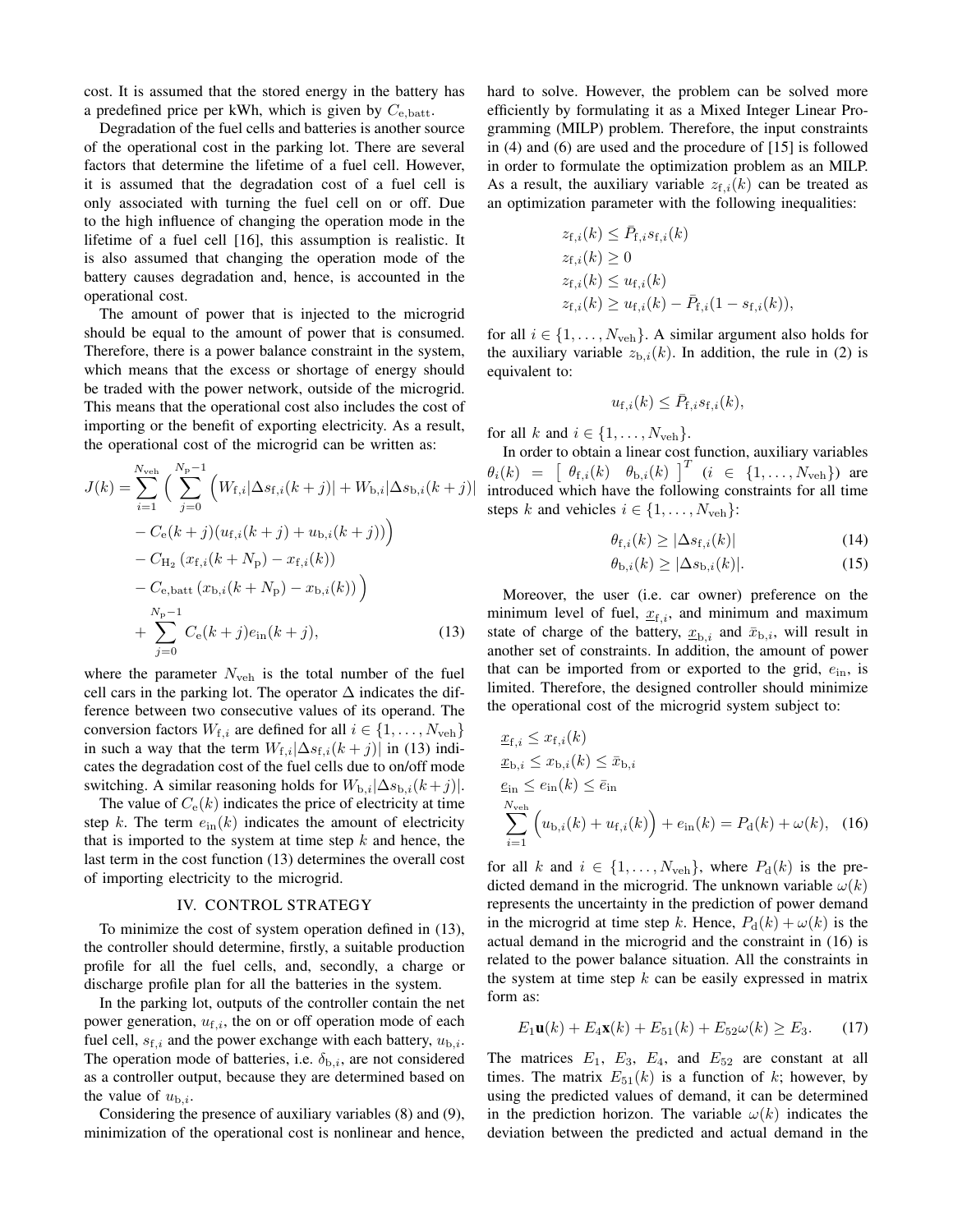microgrid and, hence, its value is unknown. Assumption 1 below expresses a bound on this uncertainty.

*Assumption 1*: There exists a finite bound for the deviation of the predicted demand from the actual value,  $\omega(k)$ , at each time step k. Therefore, it is possible to determine  $\bar{\omega}$  and  $\omega$ such that for all  $k, \omega \leq \omega(k) \leq \bar{\omega}$ .

We define a vector, denoted by  $\tilde{V}$ , that contains all the parameters that should be determined by solving the optimization problem. This vector contains the sequence of all the future inputs,  $\tilde{\mathbf{u}}(k)$  and auxiliary variables,  $\tilde{\mathbf{z}}(k)$ ,  $\tilde{\theta}(k)$ . The variables with a tilde indicate the stacked value of that variable in the prediction horizon.

Using the definition of vector  $V(k)$  and defining constant matrices  $G_0$ ,  $G_1$ ,  $G_2$ , and  $G_3$ , the inequalities in (17) can be written for all time steps  $k \in \{0, \ldots, N_p - 1\}$  as follows:

$$
G_0\tilde{V}(k) \le G_1 + G_2\mathbf{x}(k) + G_3\tilde{\omega}(k),\tag{18}
$$

where  $\tilde{\omega}(k) = \begin{bmatrix} \omega(k) & \omega(k+1) & \dots & \omega(k+N_p) \end{bmatrix}^T$  is the vector of unknown future deviations of the demand from its predicted values and  $N_{\rm p}$  is the prediction horizon.

Using the power balance equality constraint in (16), the cost function in (13) can be written as follows:

$$
J(k) = W_0 \tilde{V}(k) + W_\mathrm{d}\tilde{\omega}(k).
$$

The aim of the controller is to achieve a guaranteed benefit for the microgrid in case of any possible deviation  $\tilde{w}$  from the prediction of the demand. Therefore, the system cost should be minimized with respect to the variable  $V$  for the maximum possible value of deviation of demand from the predicted values. In other words, the aim is to solve the following optimization problem:

$$
\min_{\tilde{V}(k)} \max_{\tilde{\omega}(k)} \{ W_0 \tilde{V}(k) + W_d \tilde{\omega}(k) \}
$$
\n(19)

with respect to the constraints in (18).

Given the fact that the constraint (18) should hold for any realization of the unknown parameter  $\tilde{\omega}(k)$ , the optimization of (19) is hard to solve. However, with the assumption of bounded deviation of actual demand from the predicted values (Assumption 1) and using Lemma 1 below, the optimization problem can be formulated as an MILP problem.

*Lemma 1*: Defining

$$
\begin{aligned}\n\tilde{\omega}^1 &= \left[ \begin{array}{cccc} \bar{\omega} & \dots & \bar{\omega} \end{array} \right]_{N_{\rm p} \times 1}^T \\
\tilde{\omega}^2 &= \left[ \begin{array}{cccc} \underline{\omega} & \dots & \underline{\omega} \end{array} \right]_{N_{\rm p} \times 1}^T,\n\end{aligned}
$$

the inequality (18) holds for all possible disturbances  $\omega$ satisfying Assumption 1 if the following two inequalities hold:

$$
G_0\tilde{V}(k) \le G_1 + G_2\mathbf{x}(k) + G_3\tilde{\omega}^1 \tag{20}
$$

$$
G_0\tilde{V}(k) \le G_1 + G_2\mathbf{x}(k) + G_3\tilde{\omega}^2.
$$
 (21)

*Proof*: The existence of a maximum and minimum value for variable  $\omega$  shows that it lies in a polytope. Therefore,

$$
\forall \omega \; \exists \lambda_1, \lambda_2 \in [0, 1] : \lambda_1 \underline{\omega} + \lambda_2 \overline{\omega} = \omega \text{ and } \lambda_1 + \lambda_2 = 1.
$$
\n(22)

Now assume an arbitrary realization of  $\tilde{\omega}(k)$  as follows:

$$
\tilde{\omega}(k) = \left[ \begin{array}{cccc} \omega(k) & \omega(k+1) & \dots & \omega(k+N_{\rm p}-1) \end{array} \right]^T.
$$

The inequality constraint (18) consists of several inequalities belonging to each time step in the prediction horizon. Considering the structure of  $G_3$ , it can be shown that (18) consists of the following inequalities, for  $j \in \{0, \ldots, N_{p} - \}$ 1}:

$$
G_{0,k+j}\tilde{V}(k) \le G_{1,k+j} + G_{2,k+j}\mathbf{x}(k) + g_{3,k+j}\omega(k+j)
$$
\n(23)

where  $G_{0,k+j}$ ,  $G_{1,k+j}$ ,  $G_{2,k+j}$ , and  $g_{3,k+j}$  are the  $j+1$ th row of  $G_0$ ,  $G_1$ ,  $G_2$ , and  $G_3$ , respectively.

From (20) and (21), we have that

$$
G_{0,k+j}\tilde{V}(k) \leq G_{1,k+j} + G_{2,k+j}\mathbf{x}(k) + g_{3,k+j}\underline{\omega}(k+j)
$$
\n(24)  
\n
$$
G_{0,k+j}\tilde{V}(k) \leq G_{1,k+j} + G_{2,k+j}\mathbf{x}(k) + g_{3,k+j}\bar{\omega}(k+j),
$$
\n(25)

Property (22) shows that for any realization of  $\omega(k+j)$ , there exists a pair  $(\lambda_1, \lambda_2)$  such that  $\lambda_1 \underline{\omega} + \lambda_2 \overline{\omega} = \omega(k + j)$  and  $\lambda_1 + \lambda_2 = 1$ . By multiplying these factors to (24) and (25), it can be easily seen that (23) holds. This reasoning can be done for all  $j \in \{0, ..., N_p - 1\}$  and, hence, (18) holds. □

Lemma 1 shows that if the optimization problem in (19) is solved subject to the two constraints (20) and (21) that are stated in Lemma 1, the inequalities will be hold for all possible disturbances satisfying Assumption 1. Therefore, by using a similar procedure as in the proof of Lemma 1, the optimization problem in (19) can be written as follows:

$$
\min_{\tilde{V}(k)} \left\{ \max \left\{ W_0 \tilde{V}(k) + W_\mathrm{d} \tilde{\omega}^1, W_0 \tilde{V}(k) + W_\mathrm{d} \tilde{\omega}^2 \right\} \right\} (26)
$$

subject to

$$
G_0\tilde{V}(k) \le G_1 + G_2\mathbf{x}(k) + G_3\tilde{\omega}^1
$$
  

$$
G_0\tilde{V}(k) \le G_1 + G_2\mathbf{x}(k) + G_3\tilde{\omega}^2,
$$

which can be solved by a variety of MILP solvers, such as GLPK, CPLEX, or Gurobi.

## V. NUMERICAL EXAMPLE

The algorithm developed in Section IV is now implemented in a scenario where two fuel cell cars in the microgrid have to guarantee the power balance. A fuel cell with maximum power generation,  $\overline{P}_f = 30$ kW and a battery with 24 kWh capacity, i.e.  $\bar{x}_{b,1} = \bar{x}_{b,2} = 24$ , exist in each of the two cars. We assume that the maximum power exchange with the batteries is limited to 2 kW, i.e.  $|\underline{\tilde{P}}_{b,i}| = \bar{P}_{b,i} = 2$ for  $i \in \{1, 2\}$ . In addition, the charging and discharging efficiency is considered to be equal with values 0.9 and 0.8 for each battery, respectively. It is assumed that the maximum power that can be imported to the microgrid  $\bar{e}_{\text{in}}$  is 66 kW. The uncertainty in the power demand is in the interval [- 3,2] kW and a min-max model predictive controller based on the optimization problem (26) is designed. The sampling interval,  $T_s$ , of the control system is 15 minutes and the simulation shows the system behavior in 24 hours.